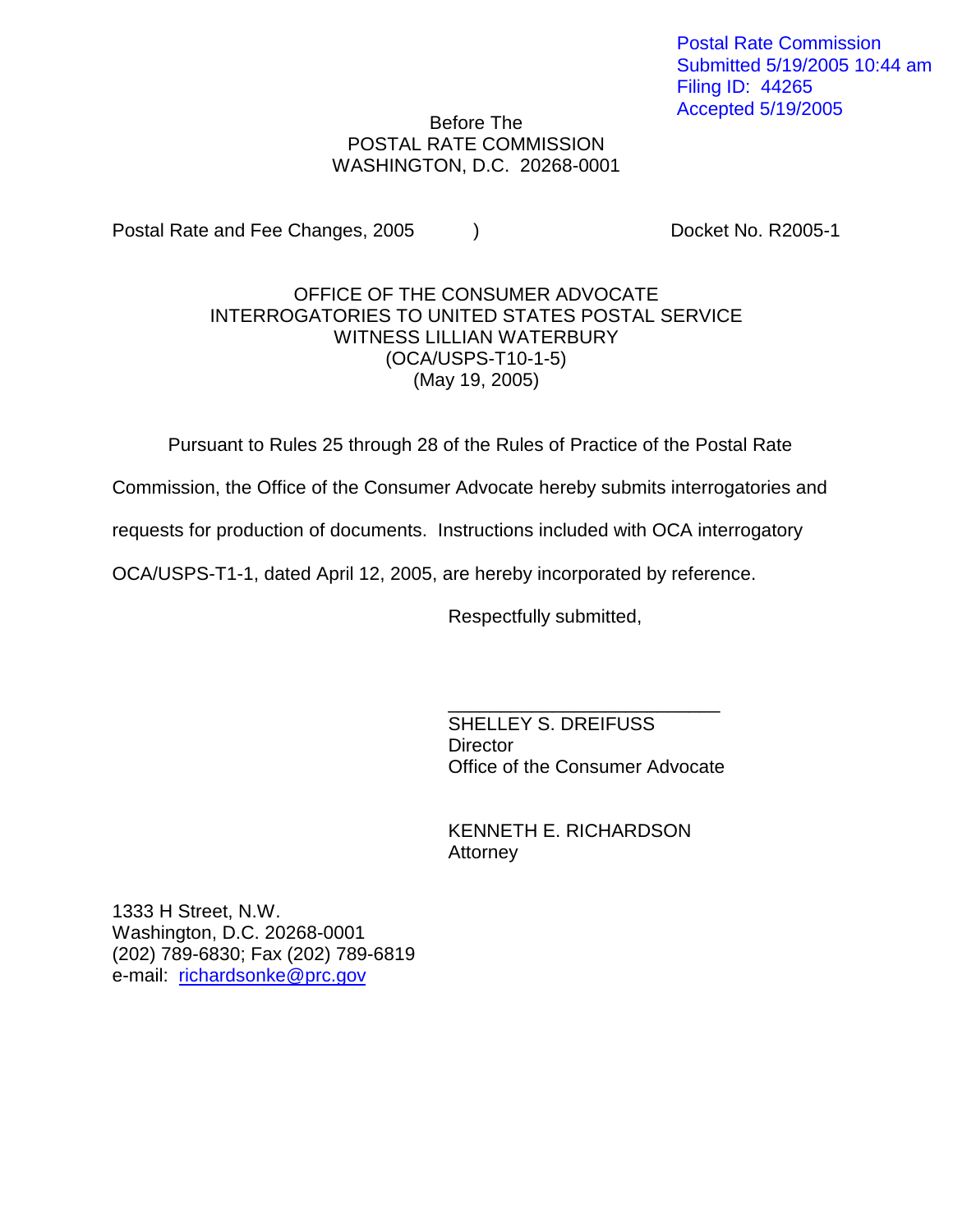OCA/USPS-T10-1. Please refer to USPS-LR-K-5, and the file "ExA\_BY04.CRpt.xls," showing the Development of Cost by Segment and Component – Base Year 2004. Also, please refer to the table below, which presents the FY 2000 and FY 2004 unit costs for Registered Mail by cost segment and component, and the unit cost change and percent change during the period. The table also shows for each cost segment the percent distribution that each unit cost increase bears to the sum of all cost segments experiencing unit cost increases.

- a. For Column [1], please confirm the unit costs by cost segment for FY 2000. If you do not confirm, please explain and provide the correct unit costs.
- b. For Column [2], please confirm the unit costs by cost segment for FY 2004. If you do not confirm, please explain and provide the correct unit costs.
- c. For Column [3], please confirm the change in unit costs by cost segment between FY 2000 and FY 2004. If you do not confirm, please explain and provide the correct change in unit costs.
- d. For Column [4], please confirm the percent change in unit costs by cost segment between FY 2000 and FY 2004. If you do not confirm, please explain and provide the correct percent change in unit costs.
- e. For Column [5], please confirm the percent distribution of unit cost increases by cost segment. If you do not confirm, please explain and provide the correct percent distribution of unit cost increases.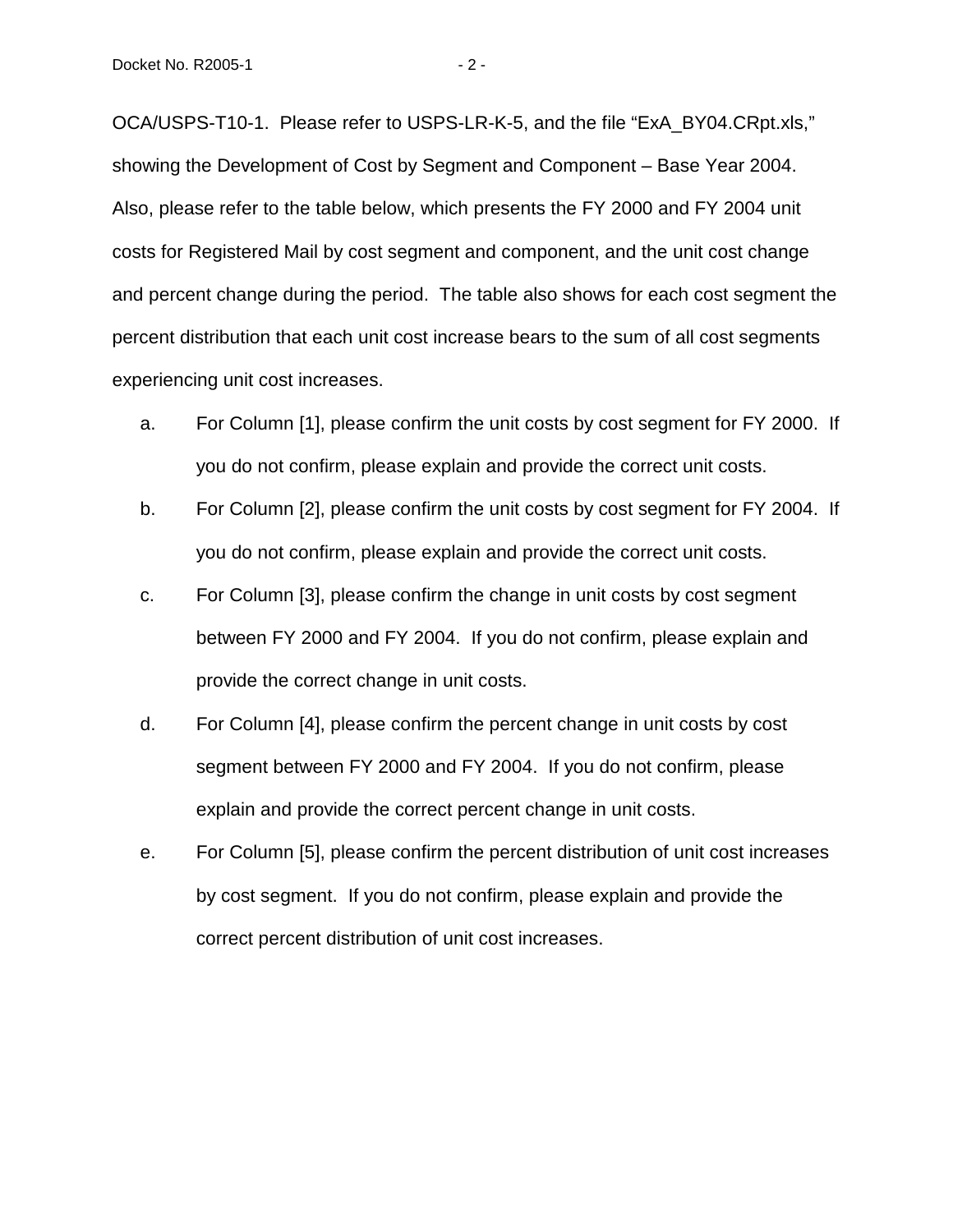| - |  |
|---|--|
|   |  |
|   |  |
|   |  |
|   |  |
|   |  |
|   |  |
|   |  |
|   |  |
|   |  |
|   |  |
|   |  |
|   |  |

|                          | <b>REGISTERED MAIL</b>                              |                  |                  |          |            |  |  |
|--------------------------|-----------------------------------------------------|------------------|------------------|----------|------------|--|--|
|                          | FY2000-FY2004                                       |                  |                  |          |            |  |  |
|                          | FY2000                                              | FY2004           | <b>Unit Cost</b> | $\%$     | % Dist. of |  |  |
|                          | Unit Cost                                           | <b>Unit Cost</b> | Change           | Change   | Increase   |  |  |
|                          | [1]                                                 | $[2]$            | $[3]$            | [4]      | [5]        |  |  |
| C/S <sub>1</sub>         | \$0.04                                              | \$0.06           | \$0.0185         | 44.1%    | 0.3%       |  |  |
| CS/2                     | \$0.48                                              | \$0.87           | \$0.3853         | 80.1%    | 5.7%       |  |  |
| CS/3                     | \$4.93                                              | \$9.38           | \$4.4475         | 90.2%    | 66.2%      |  |  |
| C/S <sub>4</sub>         | \$0.01                                              | \$0.01           | \$0.0038         | 59.5%    | 0.1%       |  |  |
| C/S <sub>6</sub>         | \$0.12                                              | \$0.29           | \$0.1741         | 148.5%   | 2.6%       |  |  |
| $C/S$ 7                  | \$0.77                                              | \$1.14           | \$0.3654         | 47.4%    | 5.4%       |  |  |
| $C/S$ 10                 | \$0.28                                              | \$0.97           | \$0.6901         | 242.2%   | 10.3%      |  |  |
| $C/S$ 11                 | \$0.53                                              | \$0.70           | \$0.1646         | 30.9%    | 2.4%       |  |  |
| C/S 12                   | \$0.02                                              | \$0.06           | \$0.0432         | 241.0%   | 0.6%       |  |  |
| $C/S$ 13                 | \$0.00                                              | \$0.00           | (\$0.0010)       | $-61.8%$ |            |  |  |
| $C/S$ 15                 | \$0.56                                              | \$0.70           | \$0.1477         | 26.5%    | 2.2%       |  |  |
| $C/S$ 16                 | \$0.23                                              | \$0.43           | \$0.1956         | 83.7%    | 2.9%       |  |  |
| $C/S$ 18                 | \$0.60                                              | \$0.68           | \$0.0854         | 14.4%    | 1.3%       |  |  |
| C/S 20                   | \$1.21                                              | \$0.93           | (\$0.2706)       | $-22.5%$ |            |  |  |
| <b>TOTAL</b>             | \$9.78                                              | \$16.23          | \$6.4496         | 66.0%    | 100.0%     |  |  |
|                          |                                                     |                  |                  |          |            |  |  |
| <b>Notes and Sources</b> |                                                     |                  |                  |          |            |  |  |
| $[1]$                    | Docket No. R2001-1, USPS-LR-J-110, worksheet        |                  |                  |          |            |  |  |
|                          | "Registered Mail;" Cost Segments and Components,    |                  |                  |          |            |  |  |
|                          | FY 2000.                                            |                  |                  |          |            |  |  |
| $[2]$                    | USPS-LR-K-115, File: USPST28Cspreadsheets.xls;      |                  |                  |          |            |  |  |
|                          | USPS-LR-K-5, File: ExA_BY04.CRpt.xls                |                  |                  |          |            |  |  |
| $[3]$                    | $[2] - [1]$                                         |                  |                  |          |            |  |  |
| $[4]$                    | [3] / [1]                                           |                  |                  |          |            |  |  |
| [5]                      | Distribution in percent of unit cost increases from |                  |                  |          |            |  |  |
|                          | Column [3].                                         |                  |                  |          |            |  |  |

OCA/USPS-T10-2. Please refer to USPS-LR-K-5, file "ExA\_BY04.CRpt.xls," and the table accompanying OCA/USPS-T10-1, above.

a. Refer to C/S 3, Clerks and Mailhandlers – CAG A-J Offices. Please explain the 90.2 percent increase in unit costs between FY 2000 and FY 2004, which constitutes 66.2 percent of the total unit cost increases for those cost segments experiencing increases.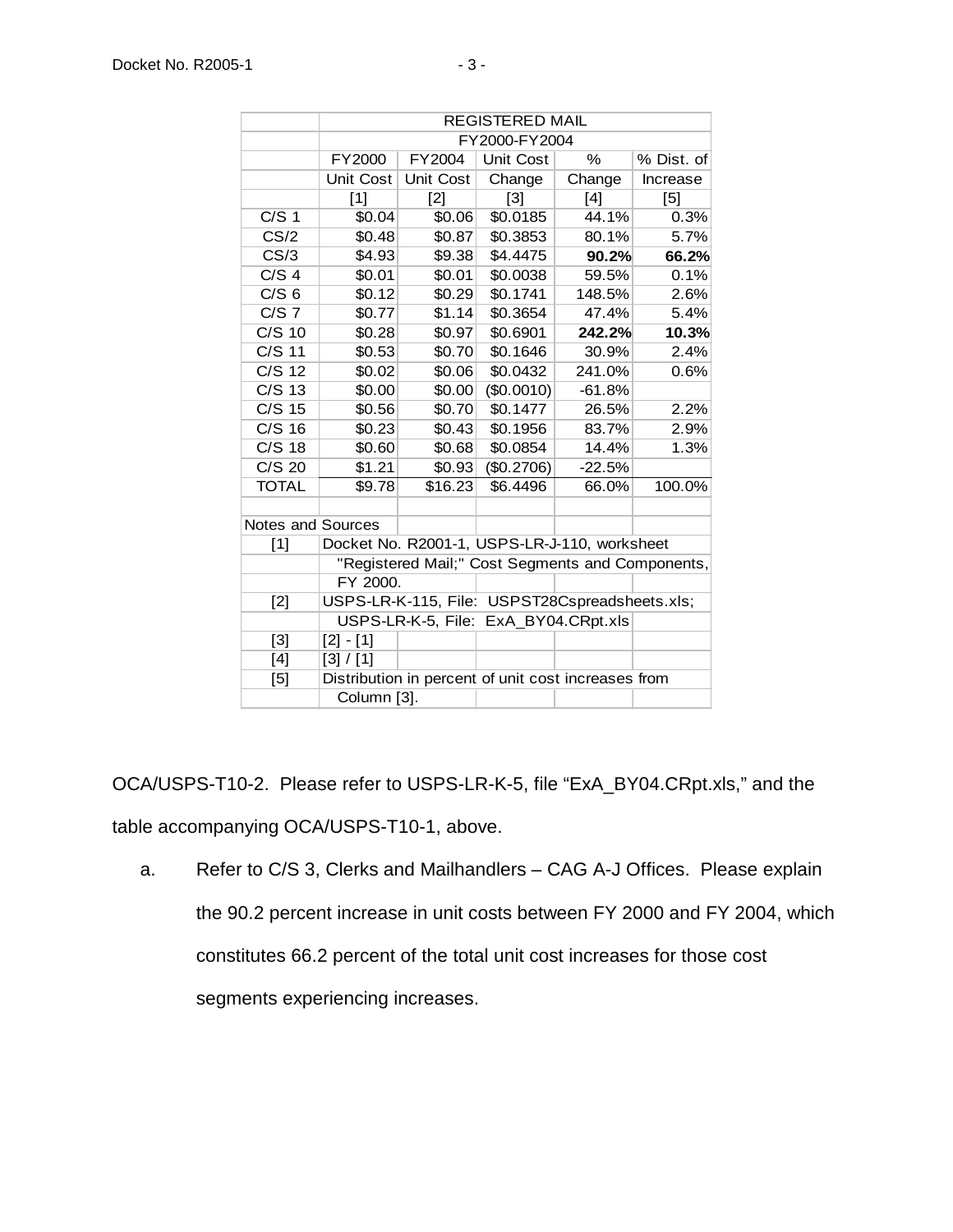- c. Refer to C/S 10, Rural Carriers. Please explain the 242.2 percent increase in C/S 10 unit costs between FY 2000 and FY 2004, which constitutes 10.3 percent of the total unit cost increases for those cost segments experiencing increases.
- d. Please identify and explain any changes in postal operations that may have caused the 242.2 percent increase in C/S 10 unit costs between FY 2000 and FY 2004.

OCA/USPS-T10-3. Please refer to USPS-LR-K-5, file "ExA\_BY04.CRpt.xls," and the table accompanying OCA/USPS-T10-1, above. For all cost segments other than C/S 3, C/S 10, C/S13, and C/S 20, please identify and explain any changes in postal operations between FY 2000 and FY 2004 that may have caused the percent increase in unit costs shown in column [4].

OCA/USPS-T10-4. Please refer to USPS-LR-K-5, file "ExA\_BY04.CRpt.xls," and the table accompanying OCA/USPS-T10-1, above.

a. For cost segments C/S 2, Supervisors and Technicians, C/S 3, Clerks and Mailhandlers – CAG A-J Offices, C/S 4, Clerks-CAG K Offices, and C/S 6, City Delivery Carriers – Office Activities, please identify and explain all changes in the In-Office Cost System (IOCS) statistical sampling system between FY 2000 and FY 2004 that affected the estimation of costs for